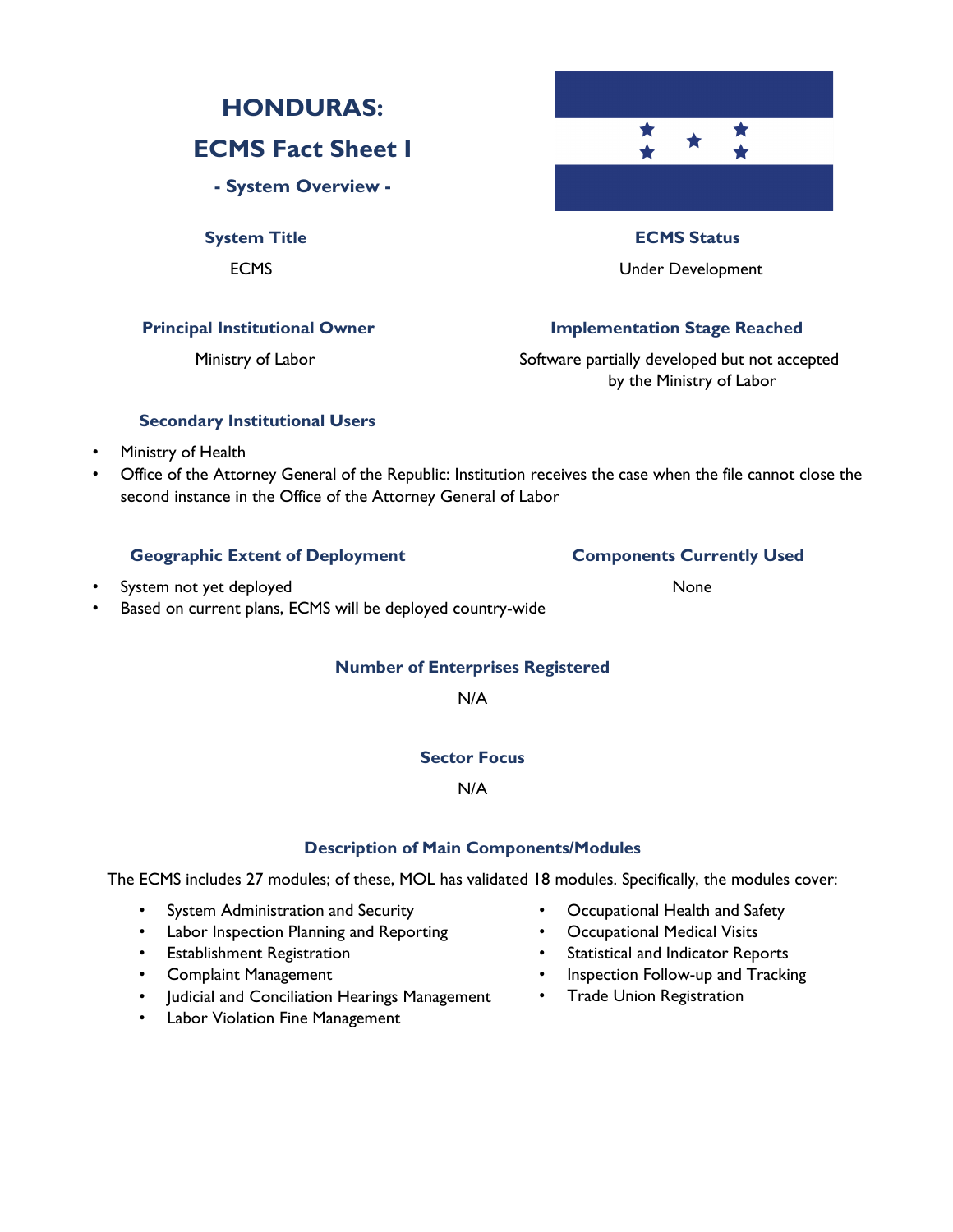# **HONDURAS: ECMS Fact Sheet II**

### **- Key Software Features and Gaps -**

| <b>Functionality</b>                                                                                                        | <b>Honduras</b>           | <b>Comments</b>                                                                                                                                                                                                                                                                                                   |
|-----------------------------------------------------------------------------------------------------------------------------|---------------------------|-------------------------------------------------------------------------------------------------------------------------------------------------------------------------------------------------------------------------------------------------------------------------------------------------------------------|
| I. Stores data in centralized database<br>accessible in real-time to all authorized<br>users                                |                           |                                                                                                                                                                                                                                                                                                                   |
| 2. Includes online/offline data collection<br>capability                                                                    | X                         | The system is not currently designed for offline data entry.<br>When the internet connection drops, the ECMS finishes the<br>current entry, which remains in memory and is synchronized<br>when the connection returns. After the transaction is<br>completed, it does not allow one to continue working offline. |
| 3. Aggregates labor law violation data by<br>geographic area or type of violation                                           |                           | The dynamic reporting module allows users to sort<br>information by geographic area.                                                                                                                                                                                                                              |
| 4. Tracks key performance indicators such<br>as number of inspections carried out                                           | $\checkmark$              |                                                                                                                                                                                                                                                                                                                   |
| 5. Integrates data visualization tools such as<br>dashboards                                                                |                           |                                                                                                                                                                                                                                                                                                                   |
| 6. Forms and workflow reflect current<br>labor administration procedural<br>requirement                                     | Partial                   | The Ministry has withheld validation on some ECMS modules,<br>pending modification. The IT contractor reported that it<br>needed additional information to adapt the reports to<br>Ministry requirements.                                                                                                         |
| 7. Registers worker complaints, industrial<br>accidents                                                                     | $\boldsymbol{\mathsf{X}}$ | The Ministry did not request a complaints registration<br>module. Ministry personnel indicated there are no personnel<br>to follow up on these complaints.                                                                                                                                                        |
| 8. Tracks the status labor violation cases<br>through hearings and sanctioning stages                                       | Partial                   | Users can obtain information about the status of cases by<br>extracting data from the dynamic reporting module and<br>predefined reports.                                                                                                                                                                         |
| 9. Sends alerts to inspectors when follow-<br>up actions are required                                                       |                           |                                                                                                                                                                                                                                                                                                                   |
| 10. Generates the inspection report as well<br>as letters and notices used at different<br>stages of the inspection process |                           |                                                                                                                                                                                                                                                                                                                   |
| 11. Assigns inspection duties to individual<br>and/or groups of inspectors                                                  | Partial                   | In the first version of ECMS, administrators can manually<br>assign cases to individual inspectors. The Minister has<br>requested that the next version of ECMS integrate a feature<br>that randomly assigns inspectors to cases.                                                                                 |
| 12. Role-based security features that<br>restrict access to some kinds of data/ECMS<br>module                               |                           | The ECMS limits access by user roles. However, the grantee<br>suggests a study is needed to better define how role-based<br>restrictions should be defined.                                                                                                                                                       |
| 13. Data modifications controlled or traced<br>to users                                                                     |                           | There is a transaction log to record what users did when they<br>were logged into the system.                                                                                                                                                                                                                     |
| 14. Data sharing with other information<br>systems                                                                          | X                         | The grantee and the Ministry discussed data-sharing<br>applications in the design phase but decided against<br>implementation.                                                                                                                                                                                    |
| 15. Advanced data analytics for predicting<br>labor violations                                                              | X                         |                                                                                                                                                                                                                                                                                                                   |